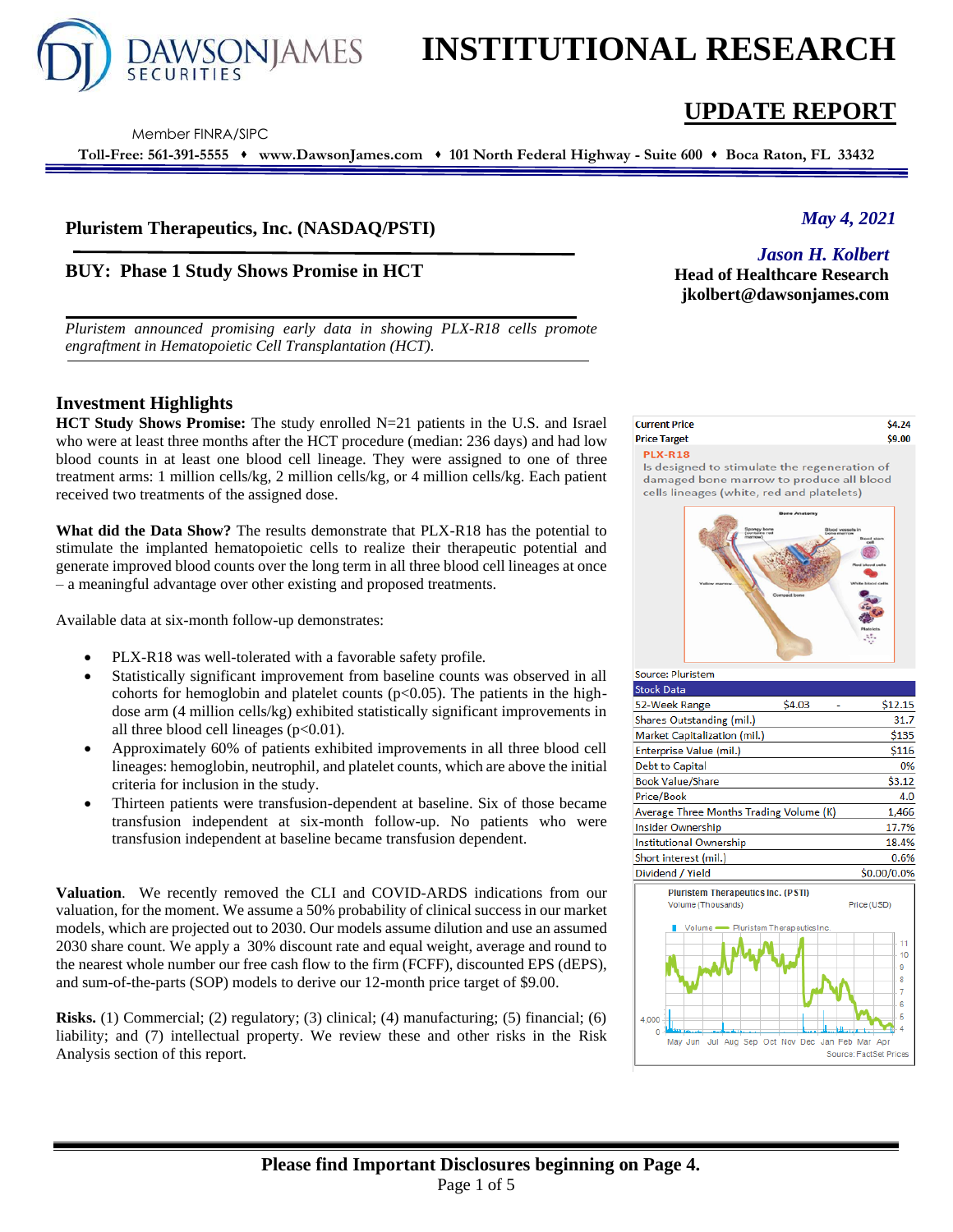

**Hematopoietic Recovery.** Pluristem has a Phase 1 open-label trial of PLX-R18 to treat incomplete hematopoietic recovery following hematopoietic cell transplantation (HCT). The phase 1 study is evaluating 24 patients. The trial is a multi-center, open-label, doseescalating study to evaluate the safety of intramuscular injections of PLX-R18 cells in subjects with incomplete hematopoietic recovery following hematopoietic cell transplantation, or HCT. Patients have to have incomplete hematopoietic recovery persistent for six months or more after HCT. There are three cohorts: 1. Three subjects, receiving two administrations of 1M PLX-R18 cells/kg each, separated by a one-week interval; 2. Twelve subjects receiving two administrations of 2M cells/kg each, separated by a one-week interval; and 3) Fifteen subjects receiving two administrations of 4M cells/kg each, separated by a one-week interval. The follow-up period will be twelve months. The primary endpoints are safety and adverse events, laboratory values, and vital signs. Exploratory endpoints include changes in platelet and hemoglobin levels, changes in transfusion frequency, a shift from transfusion dependence to transfusion independence, quality of life, and changes in the serum immunological parameters.

### **Hematopoietic Recovery Model Assumptions:**

- 1. We model commercial launch in FY23 due to the early stage of development.
- 2. We assume that the number of Hematopoietic Cell Transplants will increase by 2% per year due to an aging population.
- 3. We assume that 15% of procedures result in poor graft function, which could be addressed by PLX-R18.
- 4. We place an entry price at \$30K with a 2% annual increase.
- 5. We apply a 50% risk adjustment to account for the early stage of development.

#### **Exhibit 1. U.S. Market for PLX-PAD in the Treatment of Hematopoietic Recovery**

| PLX-R18 in Hematopoietic Recovery (US)   | 2020E  | 2021E  | 2022E  | 2023E          | 2024E        | 2025E          | 2026E          | 2027E       | 2028E         | 2029E          | 2030E  |
|------------------------------------------|--------|--------|--------|----------------|--------------|----------------|----------------|-------------|---------------|----------------|--------|
| Number of Hematopoietic Cell Transplants | 23,347 | 23,814 | 24.290 | 24.776         | 25,271       | 25,777         | 26,292         | 26,818      | 27.354        | 27,901         | 28,459 |
| Increase in Number of Procedures         | 2%     | 2%     | 2%     | 2%             | 2%           | 2%             | 2%             | 2%          | 2%            | 2%             | 2%     |
| Poor Graft Function (15%)                | 3,502  | 3,572  | 3,643  | 3,716          | 3,791        | 3,866          | 3,944          | 4,023       | 4,103         | 4,185          | 4,269  |
| <b>Market Penetration</b>                |        |        |        | 5.00%          | 10.00%       | 15.00%         | 20.00%         | 25.00%      | 30.00%        | 30.00%         | 30.00% |
| Total patients treated                   |        |        |        | 186            | 379          | 580            | 789            | 1.006       | 1.231         | 1,256          | 1,281  |
| Average price per treatment              |        |        | \$.    | 30,000<br>- \$ | 30,600<br>-S | 31.212<br>- \$ | 31.836<br>- \$ | 32,473 \$   | 33,122 \$     | 33.785<br>- \$ | 34,461 |
| Increase in Cost                         |        |        |        | 2%             | 2%           | 2%             | 2%             | 2%          | 2%            | 2%             | 2%     |
| Revenue ('000)                           |        |        | \$     | 5.575          | 11.599<br>-S | 18.102         | 25.111<br>ີ \$ | 32.657      | 40.772<br>ΓS. | 42.419         | 44.133 |
| Risk adjustment                          |        |        |        | 50%            | 50%          | 50%            | 50%            | 50%         | 50%           | 50%            | 50%    |
| Total Revenue ('000)                     |        |        | \$.    | $2,787$ \$     | 5.800<br>-S  | 9.051<br>-S    | 12,556 \$      | $16,329$ \$ | 20,386 \$     | 21.209         | 22,066 |
|                                          |        |        |        |                |              |                |                |             |               |                |        |

*Source: Dawson James Estimates*

### **Risk Analysis**

**Investment Risk:** The company faces multiple investment risks. These range from product management, market share adoption, regulatory, and commercialization to the competitive environment associated risks.

**Clinical and regulatory risk:** Pluristem is currently in the process of completing its FDA clinical trials. There is no assurance that its product will be approved by the FDA, and that even if approved, if it will be reimbursed by insurance or successfully commercialized.

**Commercial risk:** The focus of the company is on successfully developing its products and eventually bringing them to the mass market. We can make no assurances that the company will be able to achieve a critical level of market share to become profitable in this indication and/or in additional planned indications.

**Employee risk:** Pluristem's core management team is experienced, including its president and CEO, CBO, and CFO. Pluristem plans to bring its proposed products to market as efficiently as possible, and the company's success will depend heavily upon the experience, abilities, and continued services of its senior officers, sales staff, and key scientific personnel.

**Financial risk:** The company may need to raise additional capital in the marketplace to continue to fund operations through more trials and, eventually, an NDA and possible commercial launch. There can be no assurances that the company will be able to successfully raise capital and do so on favorable terms.

**Intellectual property risk:** The company may have to defend its patents and technical know-how, and there can be no assurances that the patents will not be infringed or will be held as valid if challenged, and the company may infringe on third parties' patents.

**Reimbursement and insurance payment risk:** Insurance payment for products may be an additional hurdle for adoption.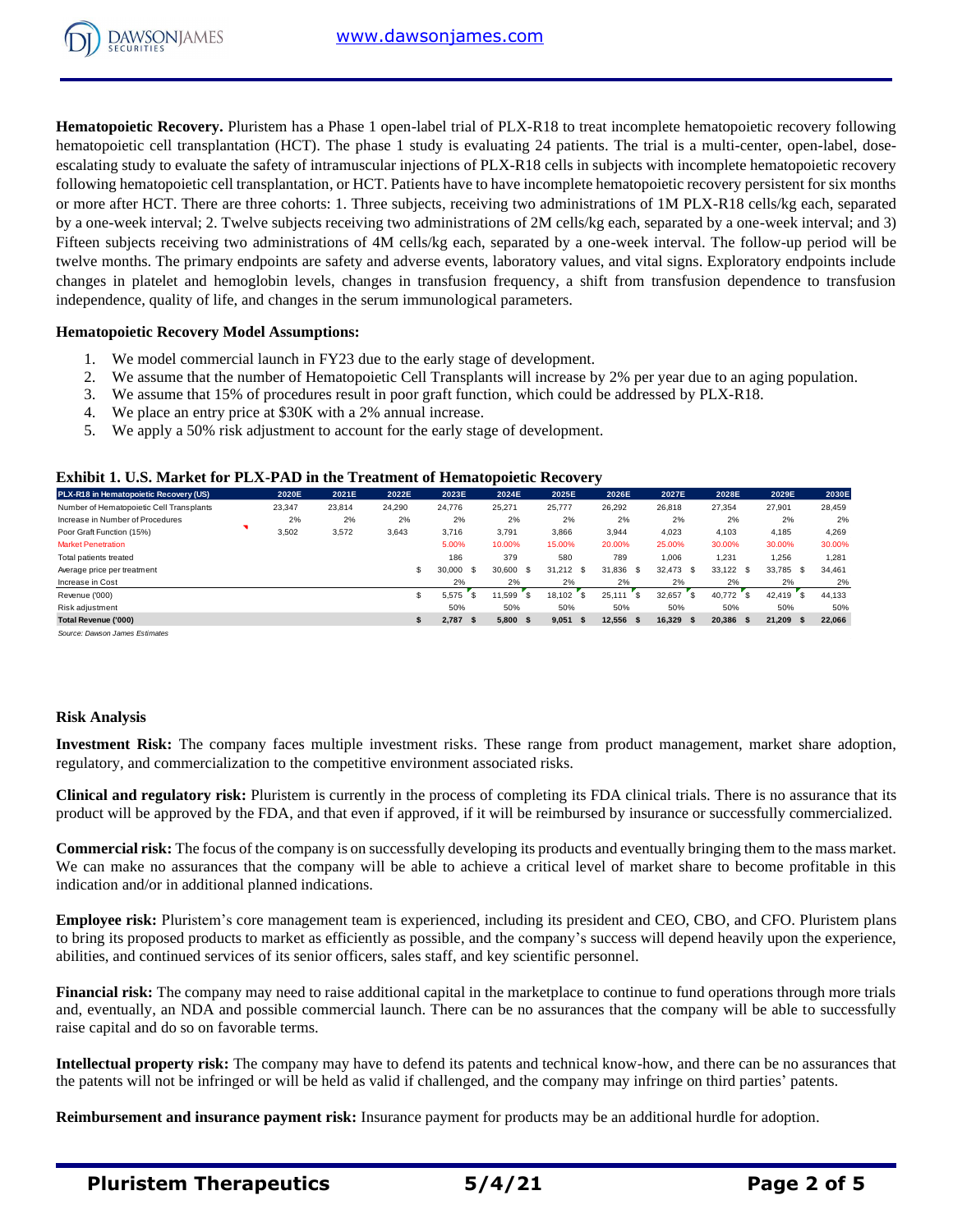

**Exhibit 2. Income Statement**

| Pluristem Income Statement (\$ '000)                | <b>June 2021</b> | <b>June 2022</b> | <b>June 2023</b> | <b>June 2024</b> | <b>June 2025</b> | <b>June 2026</b> | <b>June 2027</b> | <b>June 2028</b> | <b>June 2029</b> | <b>June 2030</b> |
|-----------------------------------------------------|------------------|------------------|------------------|------------------|------------------|------------------|------------------|------------------|------------------|------------------|
| PSTI: YEAR June 30                                  | 2021             | 2022             | 2023             | 2024             | 2025             | 2026             | 2027             | 2028             | 2029             | 2030             |
| IPLX-PAD CLI- U.S.                                  |                  |                  | 31,778           | 65,281           | 100,579          | 137,745          | 212,225          | 254,316          | 298,535          | 335,384          |
| PLX-PAD CLI- EU                                     |                  |                  | 32,190           | 65,832           | 100,975          | 137,669          | 211,160          | 251,908          | 294,387          | 329,247          |
| PLX-PAD CLI- Japan                                  |                  |                  |                  |                  | 7,671            | 15,633           | 31,860           | 40,581           | 49,621           | 70,226           |
| PLX-PAD Muscle Repair U.S.                          |                  |                  | 6,189            | 51,010           | 105.102          | 216,552          | 278,865          | 430,930          | 591,926          | 762,252          |
| PLX-PAD Muscle Repair EU                            |                  |                  | 6,864            | 56,573           | 116,563          | 240,166          | 309,274          | 477,921          | 656,473          | 845,373          |
| PLX-R18 BARDA Contracts for ARS                     |                  |                  | 48,792           | 49,475           | 50,166           | 50,863           | 51,568           | 52,280           | 14,841           | 15,034           |
| PLX-R18 Incomplete Bone Marrow Recovery             |                  |                  | 2,787            | 5,800            | 9,051            | 12,556           | 16,329           | 20,386           | 21,209           | 22,066           |
|                                                     |                  |                  |                  |                  |                  |                  |                  |                  |                  |                  |
| <b>Revenues</b>                                     | ٠                | ÷                | 128,601          | 293,971          | 490,106          | 811,184          | 1,111,280        | 1,528,322        | 1,926,992        | 2,379,583        |
| Total Revenues (Product Sales, Grants & Milestones) | ÷                | $\sim$           | 128,601          | 293,971          | 490,106          | 811,184          | 1,111,280        | 1,528,322        | 1,926,992        | 2,379,583        |
| % Chg                                               |                  |                  |                  |                  |                  |                  |                  |                  |                  |                  |
| <b>Expenses</b>                                     |                  |                  |                  |                  |                  |                  |                  |                  |                  |                  |
| <b>COGS</b>                                         |                  |                  | 32,150           | 64,674           | 98,021           | 162,237          | 222,256          | 305,664          | 385,398          | 475,917          |
| % COGS                                              | 28%              | 25%              | 25%              | 22%              | 20%              | 20%              | 20%              | 20%              | 20%              | 20%              |
| R&D                                                 | 22,773           | 23,228           | 23,693           | 24,166           | 24,650           | 25,143           | 25,646           | 26,158           | 26,682           | 27,215           |
| R&D Adjustment (participation Chief Scientist)      |                  |                  |                  |                  |                  |                  |                  |                  |                  |                  |
| SG&A (net)                                          | 7,574            | 8,331            | 8,498            | 8,668            | 8,841            | 9,018            | 9,198            | 9,382            | 9,570            | 9,761            |
| Total costs & expenses                              | 30,346           | 31,559           | 64,340           | 97,508           | 131,512          | 196,397          | 257,100          | 341,205          | 421,650          | 512,893          |
| Operating Income (Loss) EBIT                        | (30, 346)        | (31, 559)        | 64,261           | 196,464          | 358,594          | 614,787          | 854,181          | 1,187,117        | 1,505,343        | 1,866,690        |
| <b>Oper Margin</b>                                  |                  |                  |                  |                  |                  |                  |                  |                  |                  |                  |
| Other Income expenses - Financial Expenses (net)    | 272              | 272              | 272              | 272              | 272              | 272              | 272              | 272              | 272              | 272              |
| Pre-tax income                                      | (30,618)         | (31, 831)        | 63,989           | 196,192          | 358,323          | 614,515          | 853,909          | 1,186,846        | 1,505,071        | 1,866,418        |
| <b>Taxes</b>                                        |                  | (1,592)          | 6,399            | 29,429           | 64,498           | 110,613          | 170,782          | 237,369          | 361,217          | 522,597          |
| <b>Tax Rate</b>                                     | 0%               | 5%               | 10%              | 15%              | 18%              | 18%              | 20%              | 20%              | 24%              | 28%              |
| Net Income (loss)                                   | (30,618)         | (30, 239)        | 57,590           | 166,763          | 293,825          | 503,903          | 683,127          | 949,477          | 1,143,854        | 1,343,821        |
| <b>Net Margin</b>                                   |                  |                  |                  |                  |                  |                  |                  |                  |                  |                  |
| <b>Basic EPS</b>                                    | (0.86)           | (0.74)           | 1.41             | 4.06             | 7.13             | 12.19            | 16.45            | 22.78            | 27.33            | 31.98            |
| Basic Wght Average Shares Outstanding (thousands)   | 36,786           | 40,695           | 40,858           | 41,022           | 41,186           | 41,351           | 41,517           | 41,683           | 41,850           | 42,018           |
| Fully Diluted Wgtd Avg Shrs outstanding (Thousands) | 41,804           | 45,733           | 45,916           | 46,100           | 46,284           | 46,470           | 46,656           | 46,843           | 47,030           | 47,219           |

*Source: Dawson James estimates*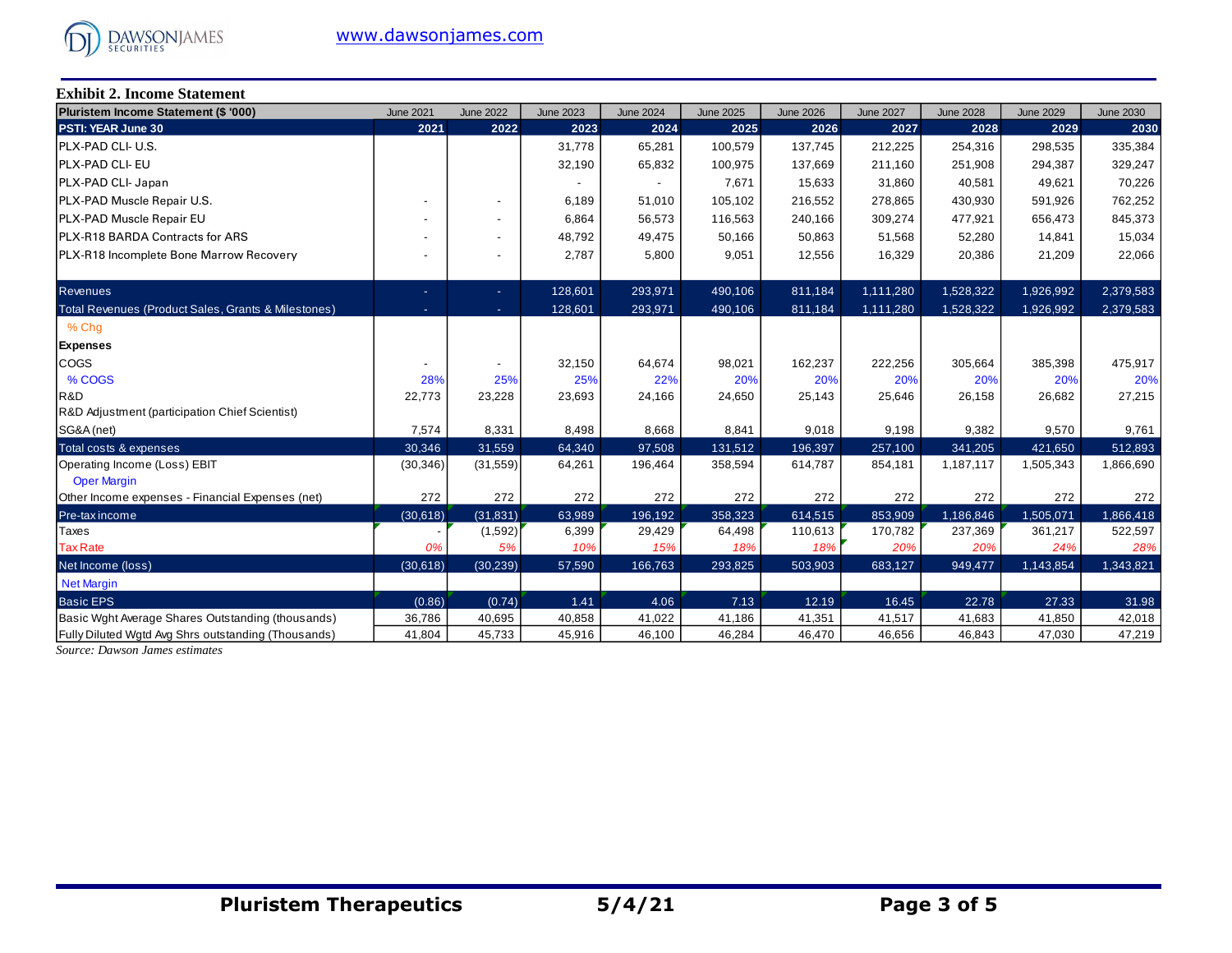

# Peer Companies to Pluristem

Athersys (ATHX-Buy Rated) Mesoblast (MESO-Buy Rated) Brainstorm (BCLI-Buy Rated) Lineage (LCTX-Buy Rated)

## **Important Disclosures:**

## **Price Chart:**



- Price target and rating changes over the past three years:
- Initiated Buy December 16, 2019 Price Target \$12.00 Update – Buy – February 10, 2020 – Price Target \$12.00
- Update Buy March 4, 2020 Price Target \$12.00
- Update Buy March 12, 2020 Price Target \$12.00
- Update Buy March 18, 2020 Price Target \$12.00
- Update Buy March 30, 2020 Price Target \$12.00
- Update Buy April 7, 2020 Price Target \$12.00
- Update Buy April 14, 2020 Price Target \$12.00
- Update Buy April 24, 2020 Price Target \$12.00
- Update Buy May 8, 2020 Price Target \$12.00
- Update Buy May 14, 2020 Price Target \$12.00
- Update Buy June 10, 2020 Price Target \$12.00
- Update Buy August 10, 2020 Price Target \$12.00
- Update Buy August 27, 2020 Price Target \$12.00
- Update Buy September 15, 2020 Price Target \$12.00
- Update Buy October 7, 2020 Price Target \$12.00
- Update Buy December 9, 2020 Price Target \$9.00
- Update Buy May 4, 2021 Price Target \$9.00

Dawson James Securities, Inc. (the "Firm") is a member of the Financial Industry Regulatory Authority ("FINRA") and the Securities Investor Protection Corporation ("SIPC").

The Firm does not make a market in the securities of the subject company(s). The Firm has NOT engaged in investment banking relationships with PLURISTEM THERAPEUTICS in the prior twelve months, as a manager or co-manager of a public offering and has NOT received compensation resulting from those relationships. The Firm may seek compensation for investment banking services in the future from the subject company(s). The Firm has received other compensation from the subject company(s) in the last 12 months for services unrelated to managing or co-managing of a public offering.

Neither the research analyst(s) whose name appears on this report nor any member of his (their) household is an officer, director, or advisory board member of these companies. The Firm and/or its directors and employees may own securities of the company(s) in this